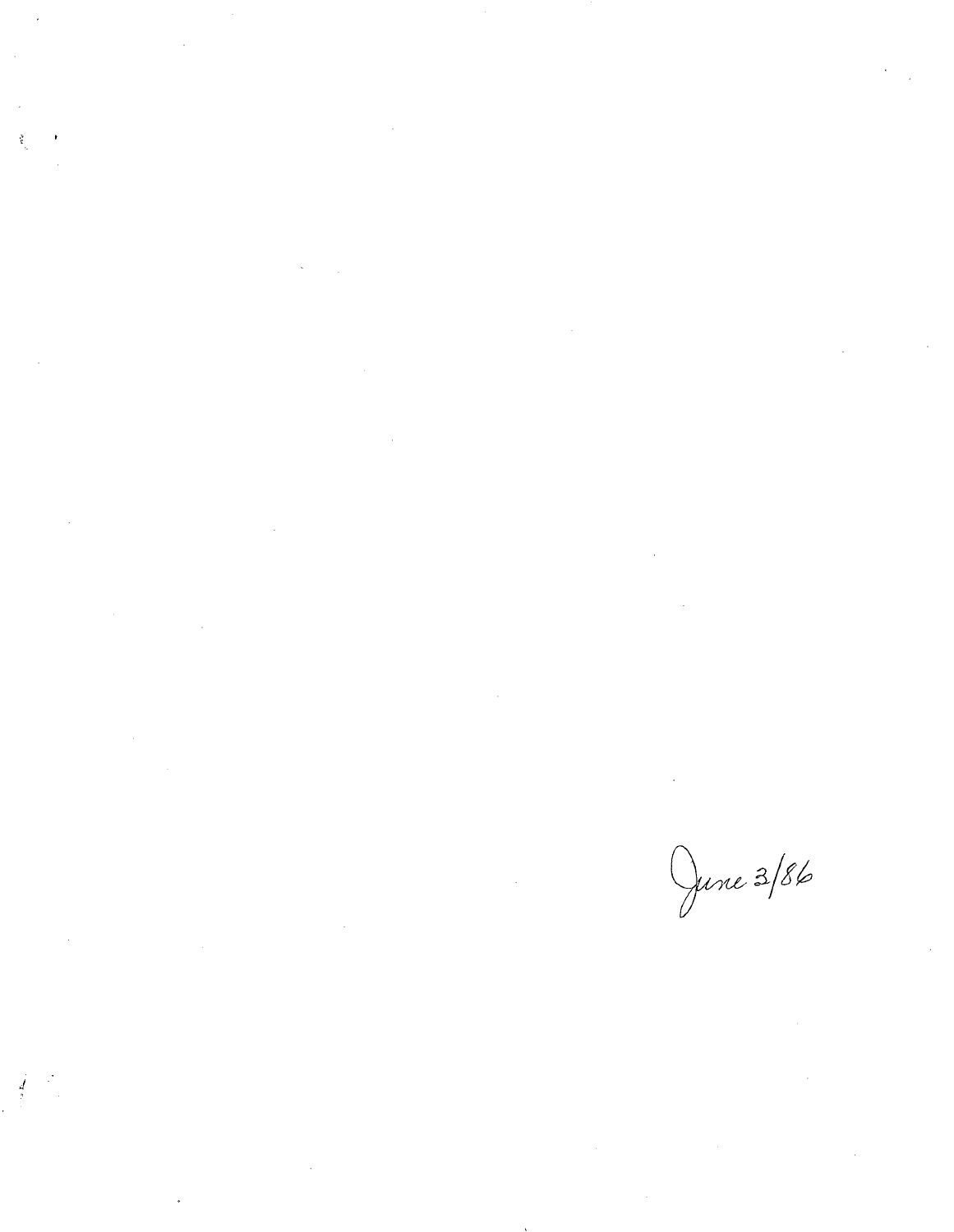Minutes of the 88th meeting of the Executive Committee of Science Faculty Council held Tuesday, June 3, 1986 at 9:00 a.m. in 231 Machray Hall.

Present: C.C. Bigelow (Chair), J.W. Berry, G. Baldwin, F.C. Hawthorne, N. Hunter, P. McClure, K. Mount, T. Wiens, S. Johannson, J. Wigston, C.E. Henry (Visitor), R. Chabluk (Recording Secretary).

Absent: K. Sharma, H.C. Williams, A. Ogrodnick

Scholarship Awards

Joan Wigston addressed the members of committee and drew their attention to the summary charts and data sheets distributed for use in determining the Faculty of Science award winners.

Governor General's Gold Medal 1986

Moved by N. Hunter (Hawthorne) that the Governor General's Gold Medal be awarded to:

#5711537 WHITMORE, Elizabeth CARRIED.

## Alumni Association Scholarships 1986

Moved by J.W. Berry (Hawthorne) that the five Alumni Association Scholarships be awarded to:

| #5807701 | KARMY, Grigory  |                |
|----------|-----------------|----------------|
| #5719427 | ROY. Mili       |                |
| #5818196 | MANKU, Taiinder |                |
| #5810139 | ROTTOO, Sunil   |                |
| #5614866 | PETKAU, Gerald  | <b>CARRIED</b> |

Dr. Maxwell S. Rady Scholarship 1986

Moved by K. Mount (Baldwin) that this scholarship be awarded to:

#5506038 MEDVED, Allan CARRIED

Rosabelle Searle Leach Scholarship 1986 and Benjamin Cohen Scholarship 1986

Moved by K. Mount (Hunter) that the two scholarships be jointly awarded to and the monetary award be split equally by:

| #5824107 | NG, Tin Fat, and |         |
|----------|------------------|---------|
| #5805855 | PAULS, Merril    | CARRIED |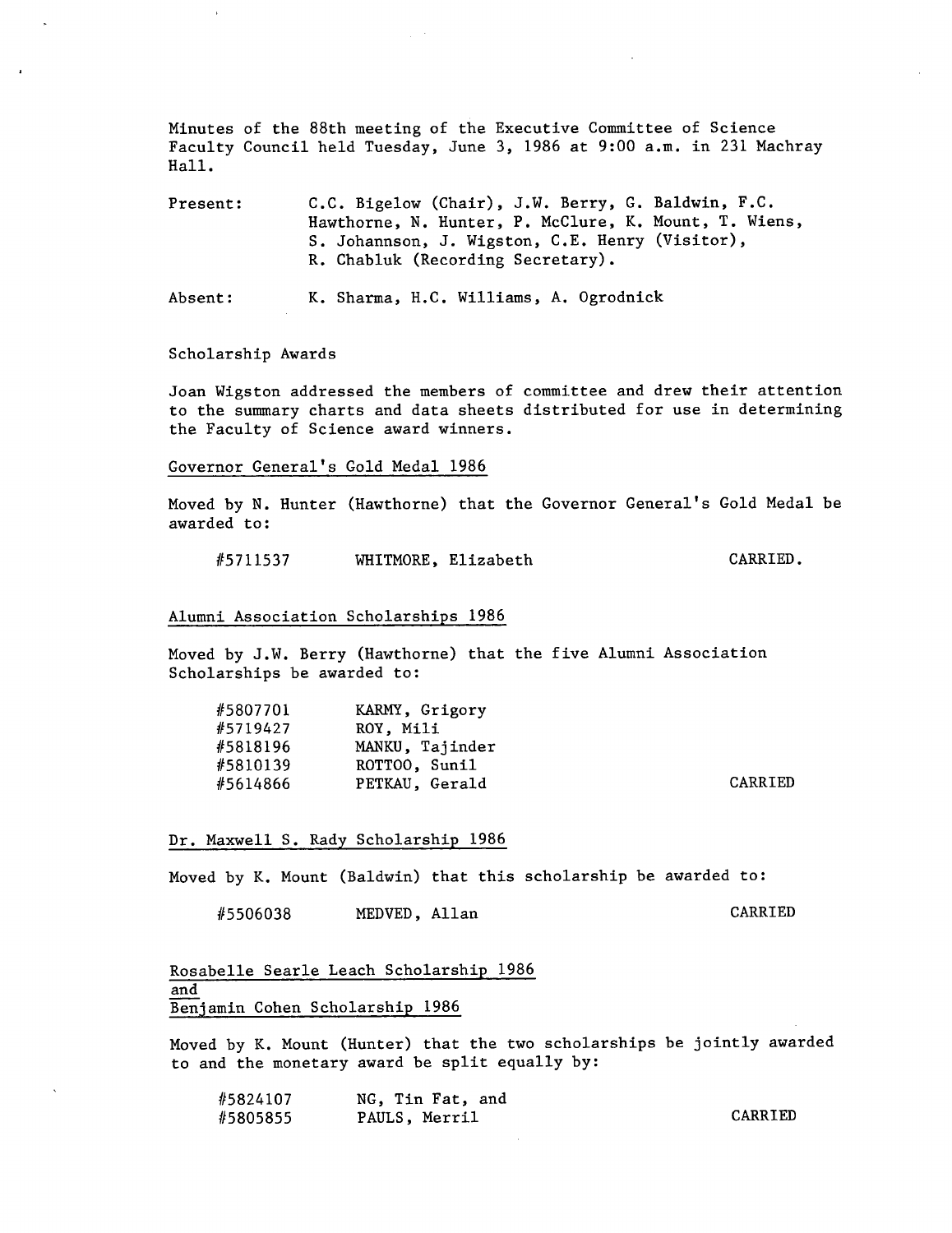Morton Stall Memorial Scholarship 1986

Moved by G. Baldwin (Mount) that this scholarship be jointly awarded to and the monetary award be split equally by:

| #5709694 | KRAITBERG, Neil, and |         |
|----------|----------------------|---------|
| #5716412 | MASON, Christa       | CARRIED |

The University Women's Club of Winnipeg Undergraduate Scholarship in Science 1986

Moved by K. Mount (Hunter) that this scholarship be awarded to:

#5711537 WHITMORE, Elizabeth CARRIED

## Isbister Undergraduate Scholarships

Moved by F. Hawthorne (Baldwin) that the five available Isbister Undergraduate Scholarships be divided among the following seven students:

| #5607464 | ATKINSON, Elizabeth  |                |
|----------|----------------------|----------------|
| #5808623 | CHAN, Alex Chong Hen |                |
| #5815392 | DREYZIN, Ilona       |                |
| #5609311 | EWACHA, Kevin        |                |
| #5807312 | FUNG, Kwok Keung     |                |
| #5808756 | IJAZ. Tahir          |                |
| #5806532 | NG. Hoo Man          | <b>CARRIED</b> |

Professor Henry left the meeting.

A question was raised as to whether there was any possibility of obtaining the Governor-General's Gold Medal on a yearly basis for Science instead of sharing it with Arts in alternating years. Dr. Berry said he would make enquires.

Approval of Minutes

The minutes of the 86th meeting of Faculty Executive were approved on a motion by N. Hunter (Mount). motion by N. Hunter (Mount).

The minutes of the 87th meeting of Faculty Executive were approved on a motion by K. Mount (Hunter). CARRIED